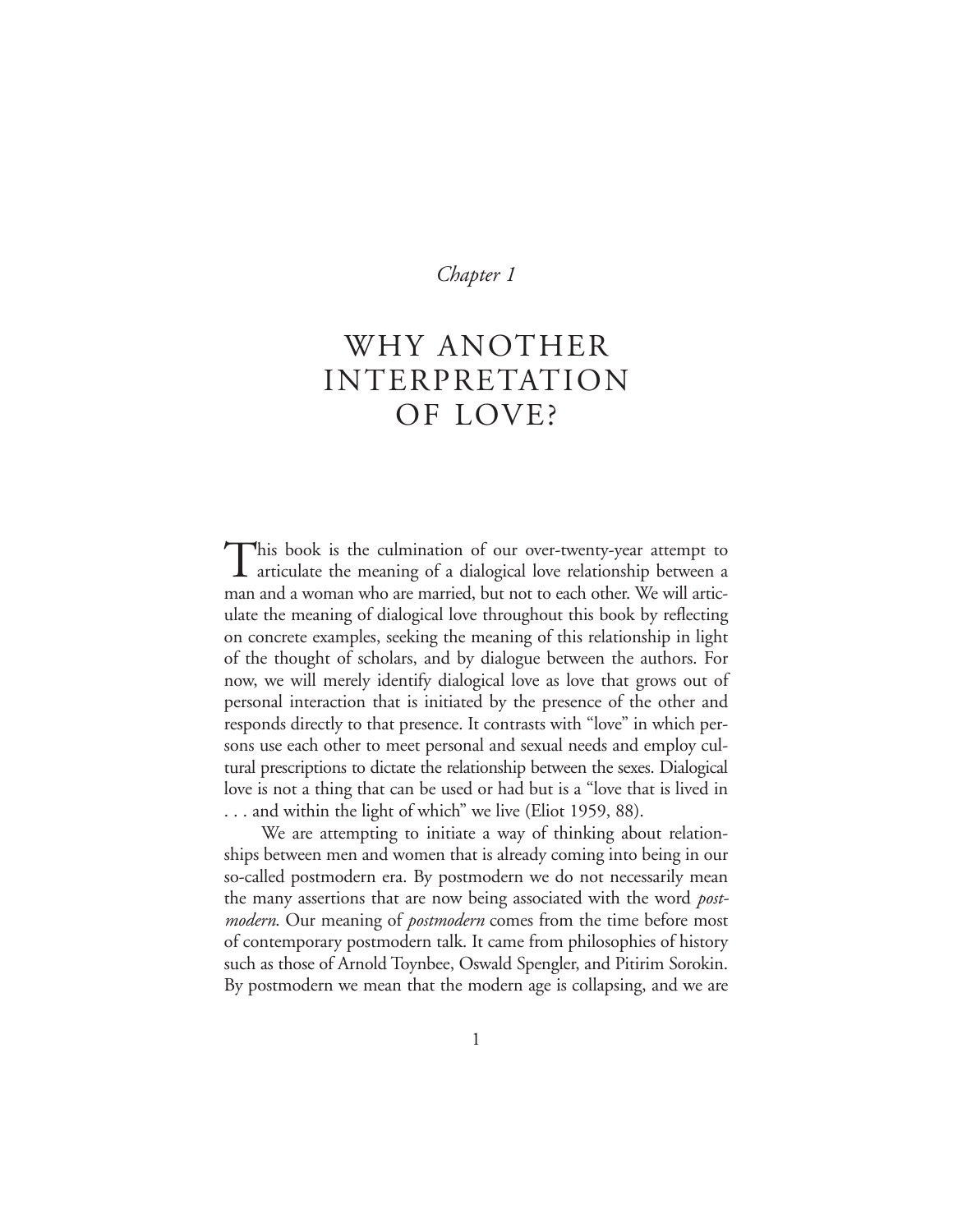in a period of confusion and promise much like the Renaissance. In our time, many of the traditional ways of being are being challenged and new ways are being envisioned.

The new understanding of women and their place in the world is certainly an example of such change. Looking at women in a new way requires a new understanding of the relationship of men and women. Amazingly, John Stuart Mill and his friend (and later, wife) Harriet Taylor, understood this in the nineteenth century, as did John Macmurray in the first part of the twentieth century. Macmurray developed an interpretation of personal love that called for change in the way we think of the relationship between men and women. Martin Buber and Alfred Schutz interpret ways of being between persons that imply new understandings of the relationship between men and women. C. S. Lewis and Rollo May treat love as a personal relationship and distinguish love from friendship. Caroline Simon and Robert Solomon treat intergender friendship directly and explore its relationship to love. In this book we will share the thought of philosophers who have enlightened our understanding of the relationship between men and women and will explore possibilities they suggest.

We will explore possible nontraditional personal relationships between men and women and give concrete examples of how some of these possibilities have found fulfillment. We will ask our readers to entertain the possibility of developing new relationships with persons of the opposite sex rather than the traditional ones based on sex and romance. The primary question this new direction raises is not, "Are they friends or lovers?" but "Is their relationship personal or impersonal?" Relationships that focus on fitting the designated ways of society are often impersonal—even when they are called personal relationships such as friends or lovers. In personal relationships, as we will show, persons respond to each other as they are present to each other and in ways that presence calls forth, rather than by following the dictates of societal roles. When people attempt to relate to each other personally within the confines of societal structures, they often find their personal relationships restricted and truncated by these structures. Even those who initially do not feel their relationship restricted by traditional structures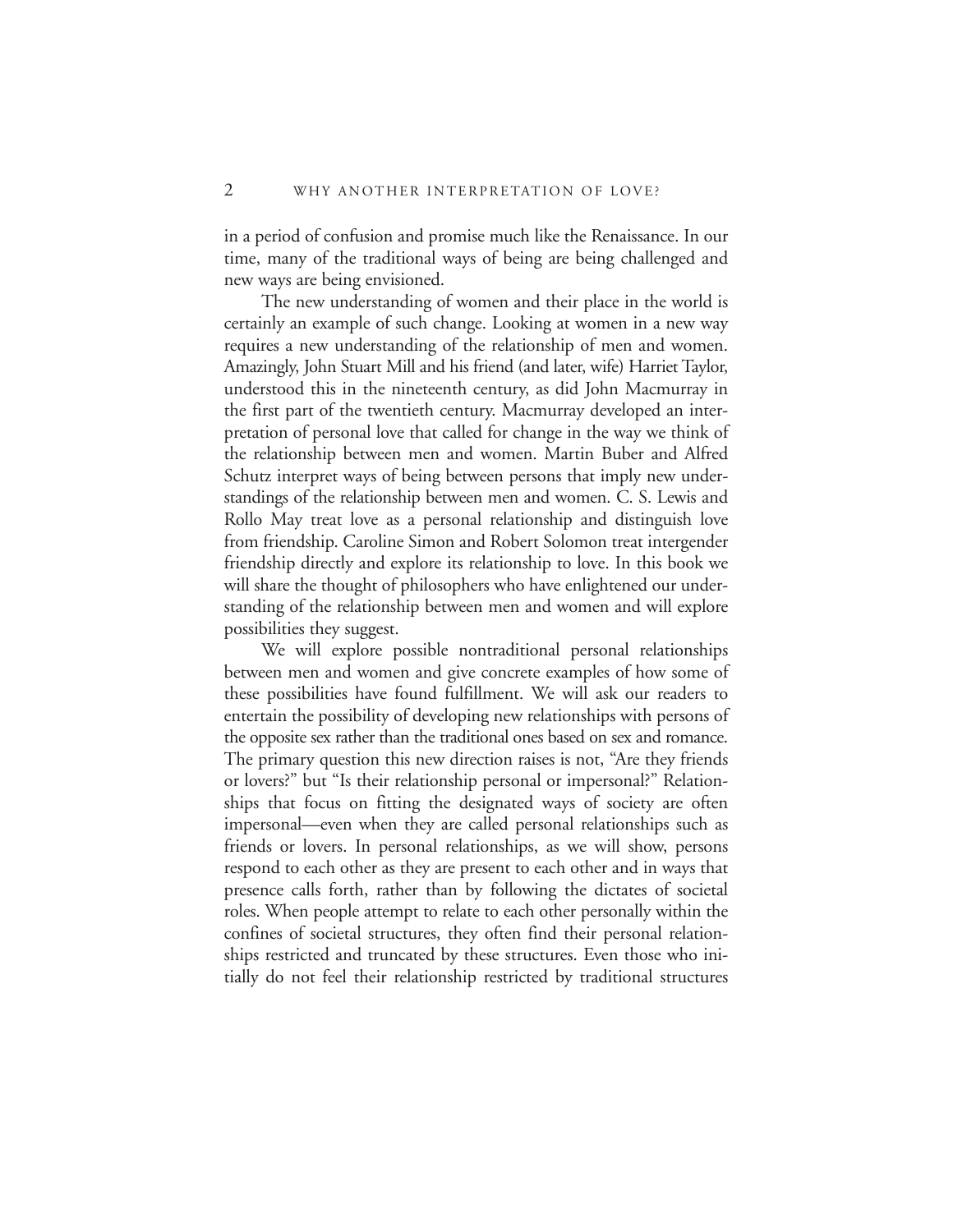often look to their personal relationship as it matures, rather than to society, to define the meaning of that relationship.

Our goals in trying to articulate the way of being that we have called dialogical love are twofold. Academically, we want to issue a call for further exploration of what we designate as dialogical love so that it can be better understood and more clearly articulated. Personally, we want to help others venture out and explore new personal relationships that go beyond traditional structures in their quest for abundant being and deep personal fulfillment.

We can speak of relationships that foster abundant being and deep personal fulfillment because we have been in such a relationship for over twenty years. We have encountered other couples who have experienced similar relationships, some of whom participated in the interviews used in this book. Those we interviewed shared the common experience of developing deep fulfilling relationships that do not fit into the accepted categories of our society—courtship, marriage, affairs, or "just" friend relationships. We did not interview persons whose friendship with members of the opposite sex were not deep personal relationships. For example, when a colleague discovered that we were writing this book, she eagerly volunteered to be interviewed, believing that study of friendship between the sexes was much needed. When we told her that we were interested in relationships that were deeply personal, she said that her relationship with her male friend was not the kind of relationship we were seeking. In our research, we discovered that friendships, such as that of our colleague, have been studied more often than we expected. These studies generally use standard social science techniques and supply quantitative and qualitative data concerning those relationships. While these studies are needed, few were significant for our investigation of the *meaning* of deep personal relationships between men and women outside of marriage.

Studies of relationships between men and women outside of marriage take place in a sociocultural context that assumes that the normal relationships of men and women are usually structured on a gender basis. Courtship-to-marriage relationships and affairs have in common that they are based on romance and sex. Relationships between men and women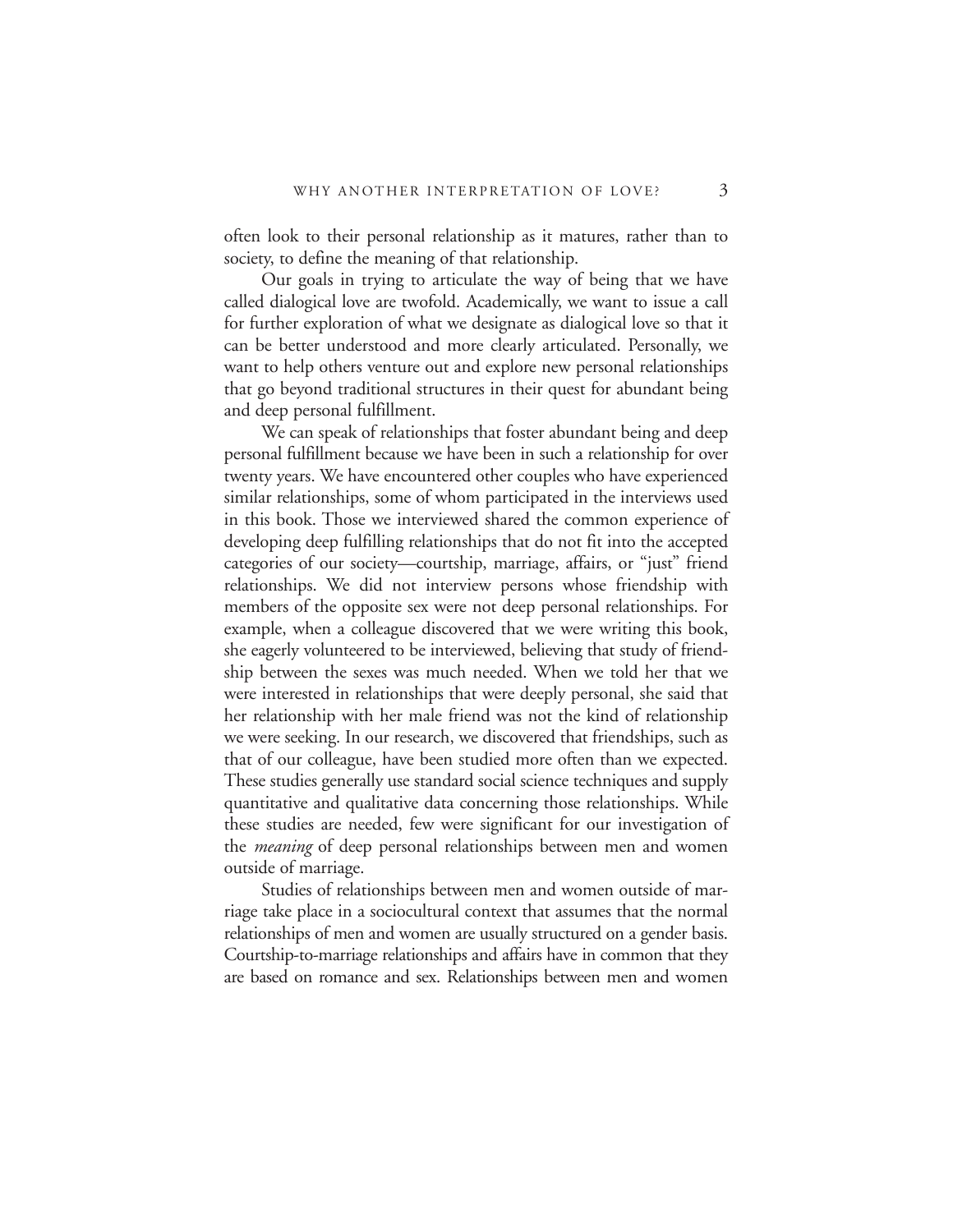that do not involve romance and sex are usually referred to as "just" friend relationships. Unlike "just" friend relationships, rich personal relationships between the sexes have been overlooked. Most people are aware that "just" friend relationships can become affairs, but few people seem aware that "just" friend relationships can blossom into relationships of dialogical love. Those of us who have experienced the abundant being that can come from a deep personal relationship with a person of the opposite sex would never speak of our relationship as "just." Calling these relationships "just" friend is not only misleading; it trivializes the relationship in a way that seems like sacrilege.

Our initial focus will be on the positive fulfillment that we call abundant being that is experienced in relationships of dialogical love. These relationships are often initiated by the many opportunities that men and women have for being together in our time. We met as colleagues and the unusual amount of time we have spent together has been recognized as professionally legitimate. We have coauthored five books and numerous papers and articles in an attempt to interpret nursing philosophically. The foregoing statement can, however, be misleading in that it sounds like a professor of philosophy and a professor of nursing became related to each other in order to interpret nursing philosophically. In fact, we were close friends before we began to investigate together the meanings of nursing, practice, and caring. Our scholarly writing grew out of our friendship rather than our friendship developing from our professional work together.

Over the years, in addition to thinking about the meaning of nursing, we have attempted to make sense of our relationship. Unlike our attempt to discover the meaning of nursing, we have not, until now, published anything concerning our quest to make sense of our dialogical love. Such an exploration is so personal that it is difficult to know how to share it with others. At first, we wondered if we were alone, but we discovered that others have had relationships similar to ours and also have struggled to articulate them. Some were well-educated, some had little education; some were old, some were young; some were from urban areas, some from rural. All shared the common experience of being in a relationship that enriched their lives but had no acceptable place in our culture. We interviewed them in unstructured discussions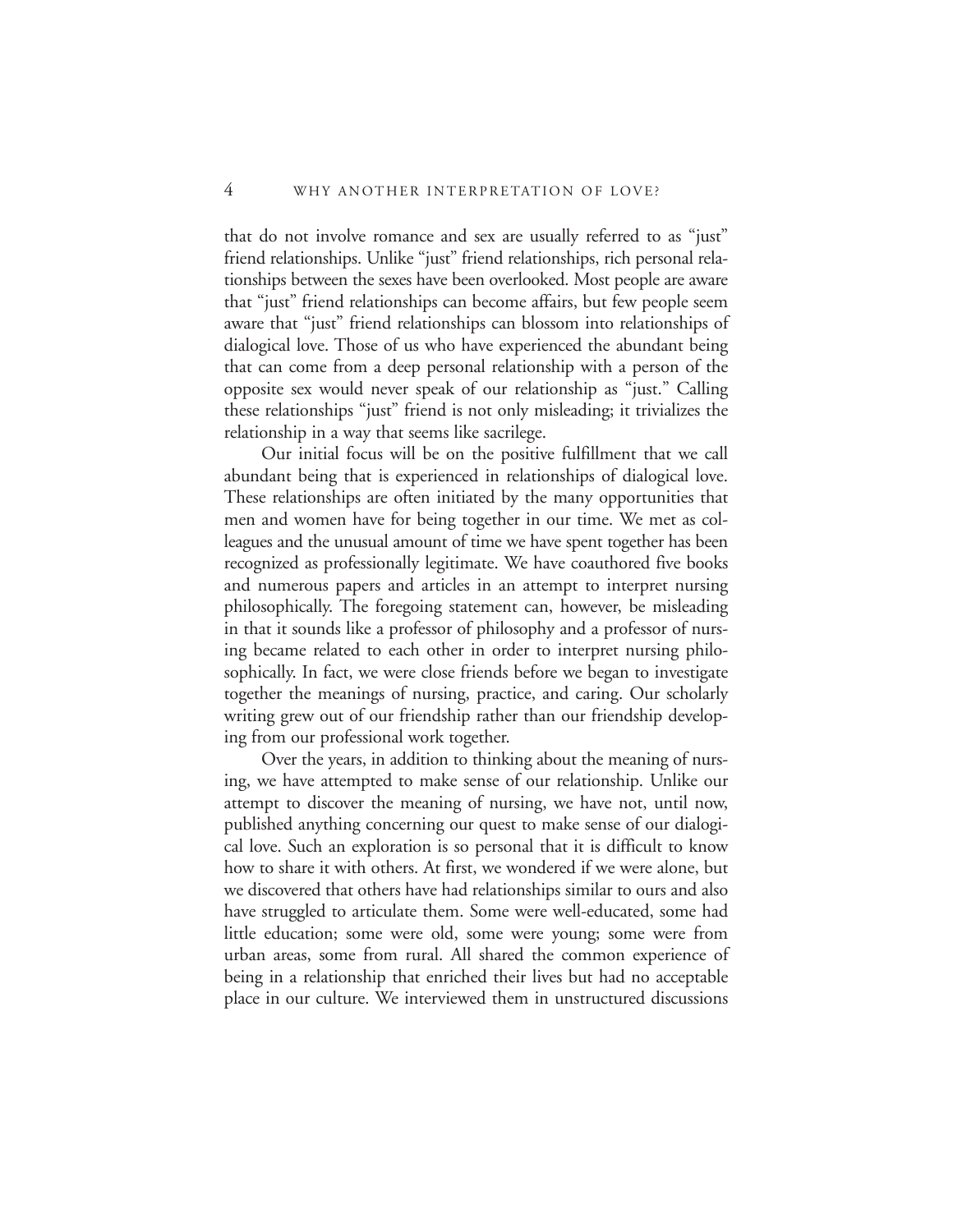concerning the content and meaning of their relationships. The unfolding of the interviews followed the direction given by the interviewees. For example, sexual relationships were discussed only if the interviewees chose to include them. We will include material from these interviews dispersed throughout the book to give insight into the meaning of what we call dialogical love and to make it concrete.

In addition to our interviews, we were surprised to find that some famous literary and philosophical leaders were in relationships that involved experiences and quests similar to ours. We discovered that John Stuart Mill and Harriet Taylor as well as C. S. Lewis and Joy Davidman groped for the meaning of their relationship in a way that strikes a chord with our own quest for meaning. In addition, Margaret Fuller unsuccessfully sought to develop such a relationship with Ralph Waldo Emerson. Given that Mill, Taylor, and Fuller lived in Victorian times, it seems strange that their quest would strike a chord with those of us who believe we live in a time of great liberation from Victorian restraints. Actually, we are old enough to have grown up under the remnants of Victorian constraints. Most of the younger couples we interviewed have felt few such constraints. Consequently, they initially felt freer than we to develop personal relationships between the sexes outside of marriage. Greater freedom, however, does not of itself draw out and articulate the meaning of these relationships. In fact, it is likely that those of us who have experienced restraint as well as freedom may be better situated to articulate the meaning of what we are calling dialogical love.

Articulating the meaning of relationships of dialogical love involves a personal quest for meaning. It is a difficult quest because the relationship has not been culturally defined. Since this relationship does not fit the so-called tried and true relationships of our culture, our search for the meaning of the relationship requires groping, accompanied by much uncertainty. Those involved in relationships that are not culturally defined wonder, at first, if their relationship is unique.

New lovers, traditionally, have assumed that their relationship is unique. It is well established in the literature of love that this feeling of uniqueness is characteristic of new love. New lovers proudly proclaim that their love is like no other love. Those who experience love that is not culturally recognized are not given to such proclamations. They fear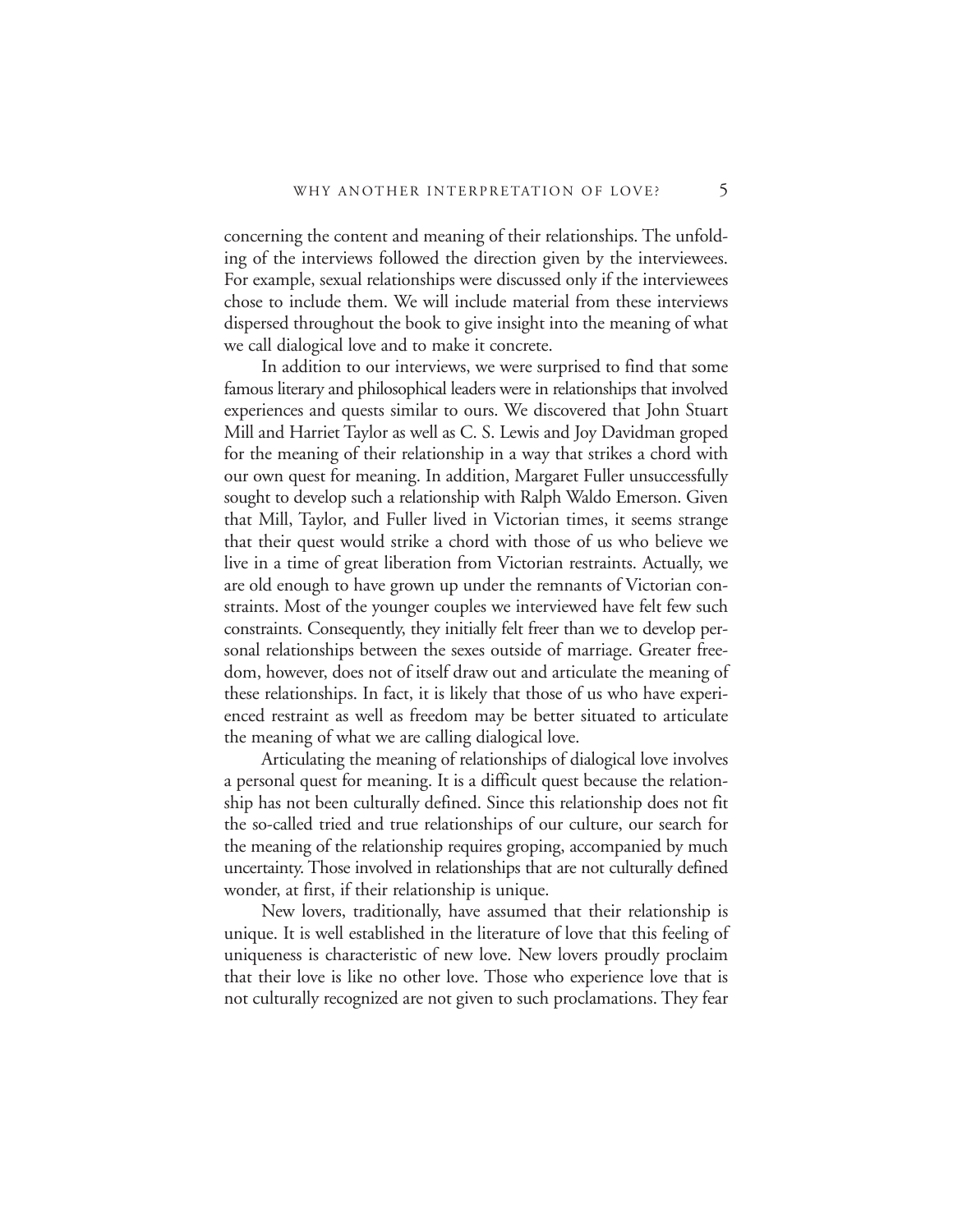that they are alone and fervently hope that others experience what they are experiencing. They are uncertain about the meaning of their relationship and are reaching out for help in making sense of its meaning. Their quest for meaning is stymied by the language of our culture that tends to falsify more than express what they are experiencing.

Articulating dialogical love requires an unusual way of writing. Most authors who attempt to articulate a new aspect of human experience in a field that has been well treated follow the traditional linear development of a line of thought. These books often begin with the authors stating their conclusion, continue by developing the argument that supports the conclusion, and conclude by testing the soundness and usefulness of the conclusion. This type of presentation is most successful when what is pursued is not highly personal and is in a field that has been treated by many others. The clarity of such articulation is often bought at the price of a loss of freshness and excitement for both the writers and the readers.

We will attempt to keep the vitality and passion we have felt in questing for understanding dialogical love by including much of our own dialogue throughout this book. Dialogue is well suited for reflecting on meaning that is initially unclear. When we began this book, we could not adequately articulate the meaning of our relationship. Only after an intense dialogical quest, involving reflection on the meaning of our relationship and those of others, were we able to articulate these relationships as dialogical love. We hope that our readers, by sharing in our quest, will come to understand why we articulate our relationship as dialogical love and see in its meaning a possibility for themselves and others. Those who want the meaning of dialogical love adequately defined in the beginning of the book and then supported by argument will be disappointed. The meaning of dialogical love will become evident as we engage in a dialogical quest for meaning throughout the book.

Our reflection will be personal in the sense that we will share from our personal quest. It will not, however, be limited to our experience and insights. We will share insights and understandings gained from those who have contributed to our grasp of the meaning of dialogical love: philosophers and other thinkers, literary descriptions and interpretations,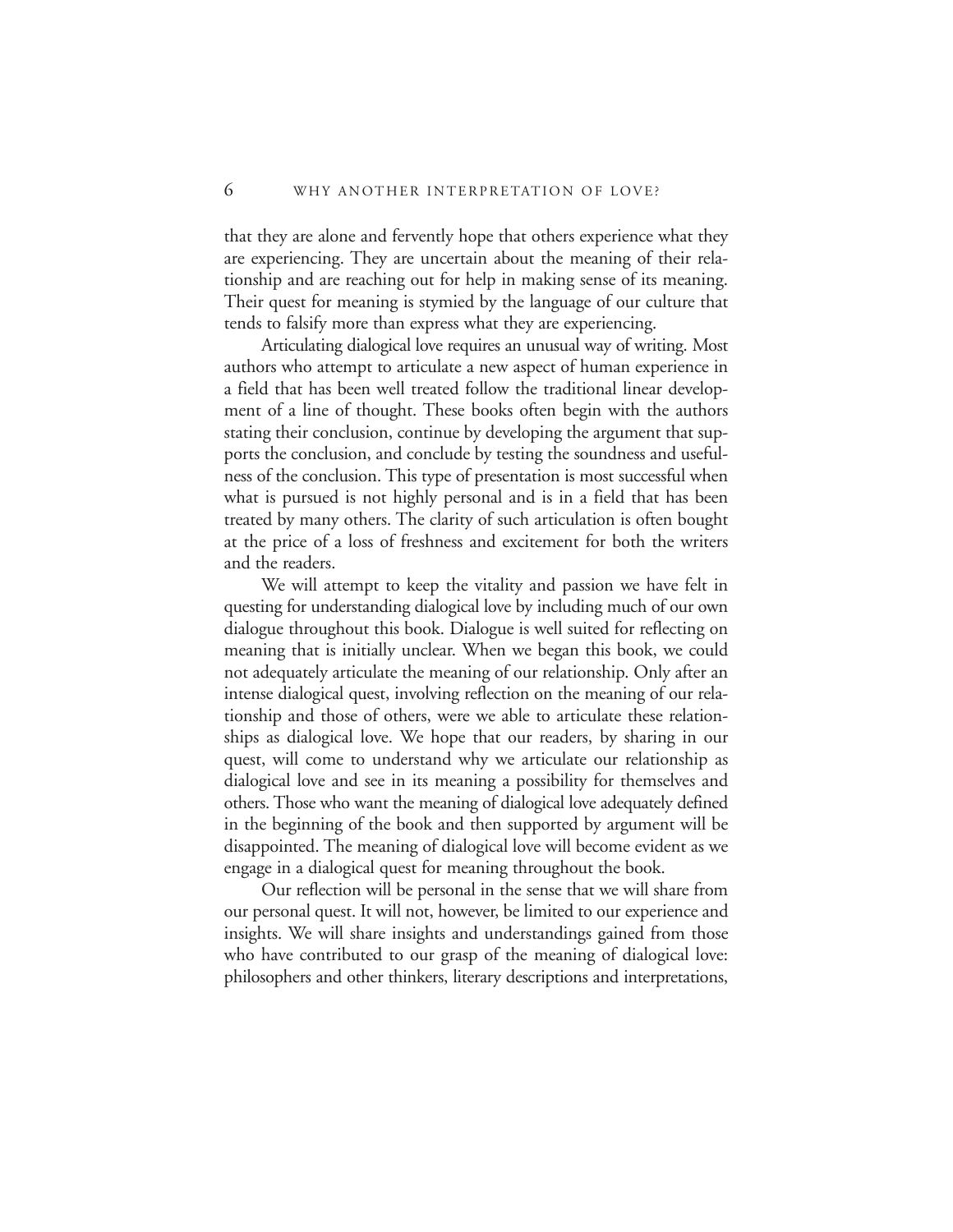dialogical interviews, and popular media. Our purpose for including this material in our book is to clarify the meaning of dialogical love.

Our way of thinking has been much influenced by hermeneutic phenomenology in which examples are used to clarify meaning. The examples used can be biographical or fictional or some place in between. They are used simply to better disclose meaning. We have chosen to include works that have helped us discover and disclose the meaning of dialogical love. We do not claim to have researched all the literature that could be related to such a quest. Instead we will share understandings gained from involvement in a personal quest for meaning that has evolved through our dialogue with each other and searching out authors, situations, and relationships that have given us insight into the meaning of our own relationship. We have been delighted to discover that we are not alone in living in our kind of relationship. We hope that by sharing some of our insights into the meaning of dialogical love, others may find that abundant being that we have found together.

The obvious answer to the question, "Why another interpretation of love?" is that we want to help others find the abundant being and fulfillment that we have found in a relationship of dialogical love. We offer dialogical love as a challenge to the traditional ways of relating men and women that stress differences between them, romance and sex, and distinctions between love and friendship. Persons pursuing the abundant being of dialogical love will encounter lack of recognition of their relationship in popular culture. Embedded in popular culture is an assumption that love and friendship are entirely different, mutually exclusive ways of being, and consequently, that relationships between men and women who are married but not to each other must be either affairs or "just" friend relationships. Our quest led us from popular culture to C. S. Lewis and Rollo May who interpret friendship and love as personal love relationships. Although their interpretations enlightened our quest, they also stress the contrast between friendship and love and fail to treat friendship between men and women specifically. Then, we explore the specific treatments of friendship between men and women of Caroline Simon and Robert Solomon. Although both contrast friendship with love, Solomon does indicate that a new direction is needed by